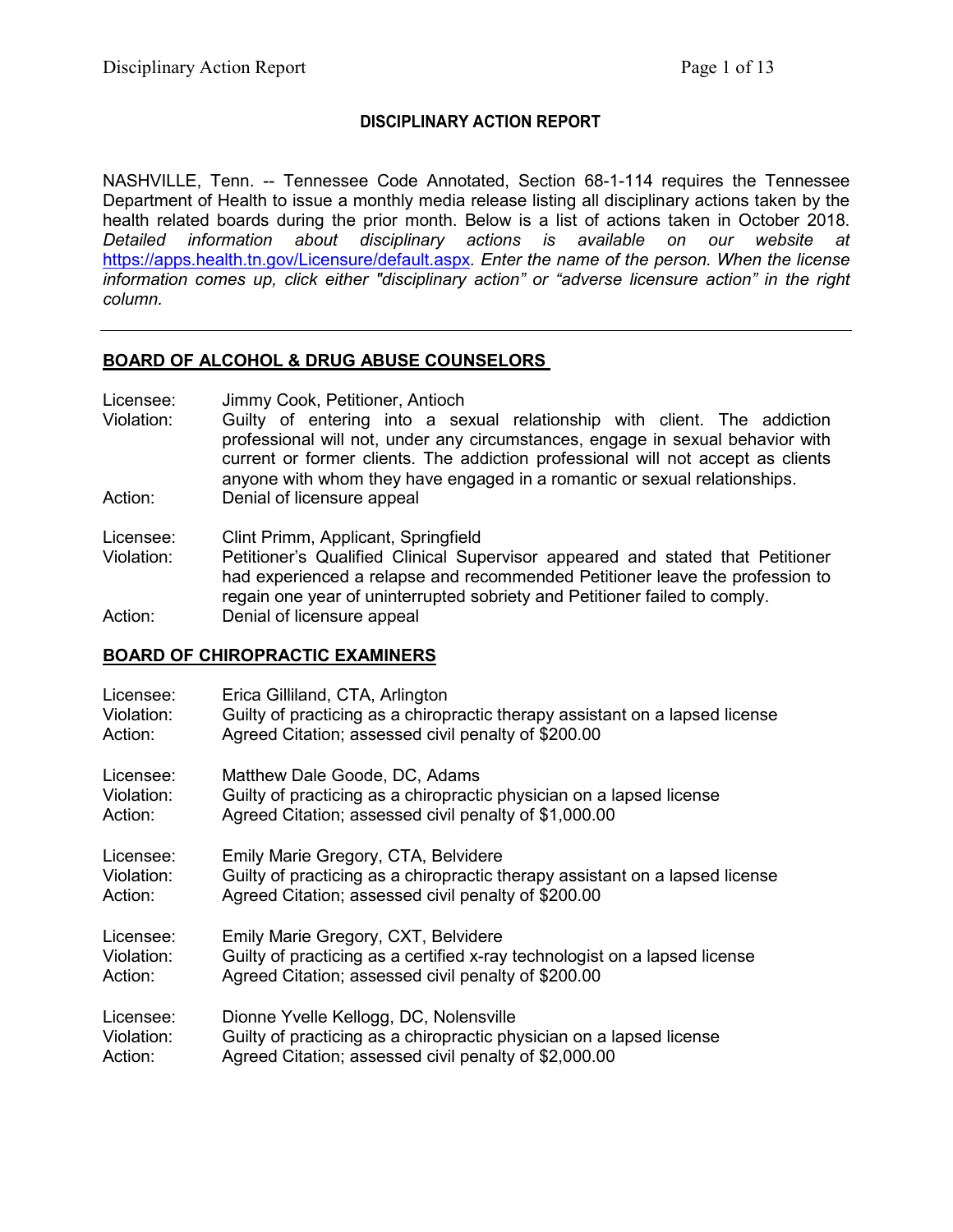| Licensee:<br>Violation:<br>Action: | Jacob Hamilton, CTA, Antioch<br>Guilty of practicing as a chiropractic physician on a lapsed license<br>License reprimanded; assessed civil penalty of \$1,000.00 plus costs not to<br>exceed \$500.00                                                                                                                                            |
|------------------------------------|---------------------------------------------------------------------------------------------------------------------------------------------------------------------------------------------------------------------------------------------------------------------------------------------------------------------------------------------------|
| Licensee:                          | Jason Elliot Kestner, DC, Nashville                                                                                                                                                                                                                                                                                                               |
| Violation:                         | Guilty of practicing as a chiropractic physician on a lapsed license                                                                                                                                                                                                                                                                              |
| Action:                            | Agreed Citation; assessed civil penalty of \$1,000.00                                                                                                                                                                                                                                                                                             |
| Licensee:                          | Jeffrey Anthony Miceli, Jr., DC, Spring Hill                                                                                                                                                                                                                                                                                                      |
| Violation:                         | Guilty of practicing as a chiropractic physician on a lapsed license                                                                                                                                                                                                                                                                              |
| Action:                            | Agreed Citation; assessed civil penalty of \$1,000.00                                                                                                                                                                                                                                                                                             |
| Licensee:                          | Cindy Ellen Page, CTA, Nashville                                                                                                                                                                                                                                                                                                                  |
| Violation:                         | Guilty of practicing as a chiropractic therapy assistant on a lapsed license                                                                                                                                                                                                                                                                      |
| Action:                            | Agreed Citation; assessed civil penalty of \$400.00                                                                                                                                                                                                                                                                                               |
| Licensee:                          | Erin K. Stangel, CTA Chattanooga                                                                                                                                                                                                                                                                                                                  |
| Violation:                         | Guilty of practicing as a chiropractic therapy assistant on a lapsed license                                                                                                                                                                                                                                                                      |
| Action:                            | Agreed Citation; assessed civil penalty of \$300.00                                                                                                                                                                                                                                                                                               |
| Licensee:<br>Violation:<br>Action: | Douglas C. Tomanelli, DC, Hixson<br>Guilty of engaging in a sexual relationship with current patient and employee<br>License suspended; suspension stayed, license placed on probation for no less<br>than 3 years, maintain advocacy of Tennessee Medical Foundation; assessed<br>civil penalty of \$1,000.00 and costs not to exceed \$1,000.00 |

# **BOARD OF DENTISTRY**

| Licensee:<br>Violation:<br>Action: | Alina C. Bahnean, RDH, Athens<br>Failed to maintain sufficient continuing education credits<br>Agreed Citation; assessed civil penalty of \$300.00                                                           |
|------------------------------------|--------------------------------------------------------------------------------------------------------------------------------------------------------------------------------------------------------------|
| Licensee:<br>Violation:            | Damien F. Armstrong, DMD, Chattanooga<br>Failed to properly maintain sufficient continuing education credits as well as<br><b>ACLS</b> certification.                                                        |
| Action:                            | License reprimanded; assessed civil penalty of \$250.00 plus costs not to<br>exceed \$2,000.00                                                                                                               |
| Licensee:<br>Violation:<br>Action: | Candace B. Barnett, RDH, Olive Branch, Mississippi<br>Failed to maintain sufficient continuing education credits<br>Agreed Citation; assessed civil penalty of \$300.00                                      |
| Licensee:<br>Violation:<br>Action: | Jim M. Bevans, III, DDS, Hendersonville<br>Allowed a dental hygienist to practice on an expired license.<br>License reprimanded; assessed civil penalty of \$1,200.00 plus costs not to<br>exceed \$1,000.00 |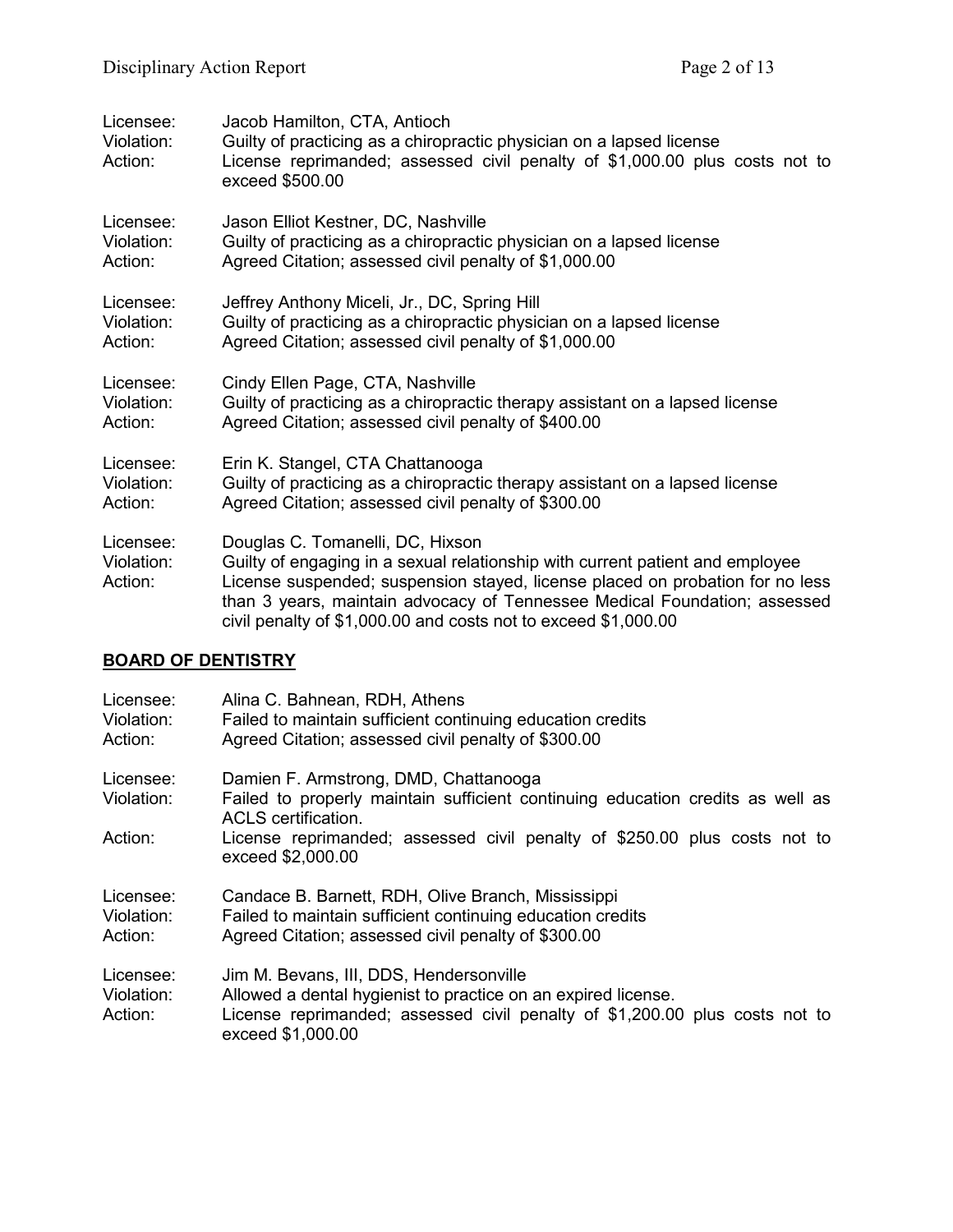| Licensee:                          | Sara B. Boren, DDS, Knoxville                                                                                                                                                                                                                                                                                                                                                                                                                                                                                                                                                                                                                         |  |
|------------------------------------|-------------------------------------------------------------------------------------------------------------------------------------------------------------------------------------------------------------------------------------------------------------------------------------------------------------------------------------------------------------------------------------------------------------------------------------------------------------------------------------------------------------------------------------------------------------------------------------------------------------------------------------------------------|--|
| Violation:                         | Failed to maintain sufficient continuing education credits                                                                                                                                                                                                                                                                                                                                                                                                                                                                                                                                                                                            |  |
| Action:                            | Agreed Citation; assessed civil penalty of \$600.00                                                                                                                                                                                                                                                                                                                                                                                                                                                                                                                                                                                                   |  |
| Licensee:                          | Rachel Case, RDA, Trenton, Georgia                                                                                                                                                                                                                                                                                                                                                                                                                                                                                                                                                                                                                    |  |
| Violation:                         | Failed to maintain sufficient continuing education credits                                                                                                                                                                                                                                                                                                                                                                                                                                                                                                                                                                                            |  |
| Action:                            | License voluntarily retired; assessed civil penalty of \$150.00                                                                                                                                                                                                                                                                                                                                                                                                                                                                                                                                                                                       |  |
| Licensee:<br>Violation:<br>Action: | Jaclyn Cassman, DA Nashville<br>Failed to maintain sufficient continuing education credits<br>License voluntarily retired; assessed civil penalty of \$150.00 plus costs not to<br>exceed \$1,000.00                                                                                                                                                                                                                                                                                                                                                                                                                                                  |  |
| Licensee:<br>Violation:<br>Action: | Norman H. Cordice, DDS, Nashville<br>Guilty of prescribing controlled substances for a habitual drug user in the<br>absence of substantial dental justification. Failed to check the Controlled<br>Substance Monitoring Database prior to prescribing controlled substances;<br>guilty of pre-signing blank prescription slips and leaving them in the office<br>wherein patient/employee used one of the slips to write herself a prescription for<br>Percocet. Failed to maintain an accurate and legible written evaluation and<br>treatment history for each patient.<br>License voluntarily surrendered; assessed costs not to exceed \$2,000.00 |  |
| Licensee:                          | Tiffany D. Cox, DA, Sparta                                                                                                                                                                                                                                                                                                                                                                                                                                                                                                                                                                                                                            |  |
| Violation:                         | Failed to maintain sufficient continuing education credits                                                                                                                                                                                                                                                                                                                                                                                                                                                                                                                                                                                            |  |
| Action:                            | Agreed Citation; assessed civil penalty of \$150.00                                                                                                                                                                                                                                                                                                                                                                                                                                                                                                                                                                                                   |  |
| Licensee:                          | Susan Creech, DDS, Kingsport                                                                                                                                                                                                                                                                                                                                                                                                                                                                                                                                                                                                                          |  |
| Violation:                         | Failed to maintain sufficient continuing education credits                                                                                                                                                                                                                                                                                                                                                                                                                                                                                                                                                                                            |  |
| Action:                            | Agreed Citation; assessed civil penalty of \$600.00                                                                                                                                                                                                                                                                                                                                                                                                                                                                                                                                                                                                   |  |
| Licensee:<br>Violation:<br>Action: | Ann Crowell, DA, Waverly<br>Guilty of practicing on an expired license<br>License reprimand; assessed civil penalty of \$4,500.00 plus costs not to exceed<br>\$1,000.00                                                                                                                                                                                                                                                                                                                                                                                                                                                                              |  |
| Licensee:                          | Dawn J. Dalton, DA, Lenoir City                                                                                                                                                                                                                                                                                                                                                                                                                                                                                                                                                                                                                       |  |
| Violation:                         | Failed to maintain sufficient continuing education credits                                                                                                                                                                                                                                                                                                                                                                                                                                                                                                                                                                                            |  |
| Action:                            | Agreed Citation; assessed civil penalty of \$150.00                                                                                                                                                                                                                                                                                                                                                                                                                                                                                                                                                                                                   |  |
| Licensee:                          | Alexandra C. Davis, DA, Maryville                                                                                                                                                                                                                                                                                                                                                                                                                                                                                                                                                                                                                     |  |
| Violation:                         | Failed to maintain sufficient continuing education credits                                                                                                                                                                                                                                                                                                                                                                                                                                                                                                                                                                                            |  |
| Action:                            | Agreed Citation; assessed civil penalty of \$150.00                                                                                                                                                                                                                                                                                                                                                                                                                                                                                                                                                                                                   |  |
| Licensee:                          | Myah C. Dennis, DA, Portland                                                                                                                                                                                                                                                                                                                                                                                                                                                                                                                                                                                                                          |  |
| Violation:                         | Failed to maintain sufficient continuing education credits                                                                                                                                                                                                                                                                                                                                                                                                                                                                                                                                                                                            |  |
| Action:                            | Agreed Citation; assessed civil penalty of \$150.00                                                                                                                                                                                                                                                                                                                                                                                                                                                                                                                                                                                                   |  |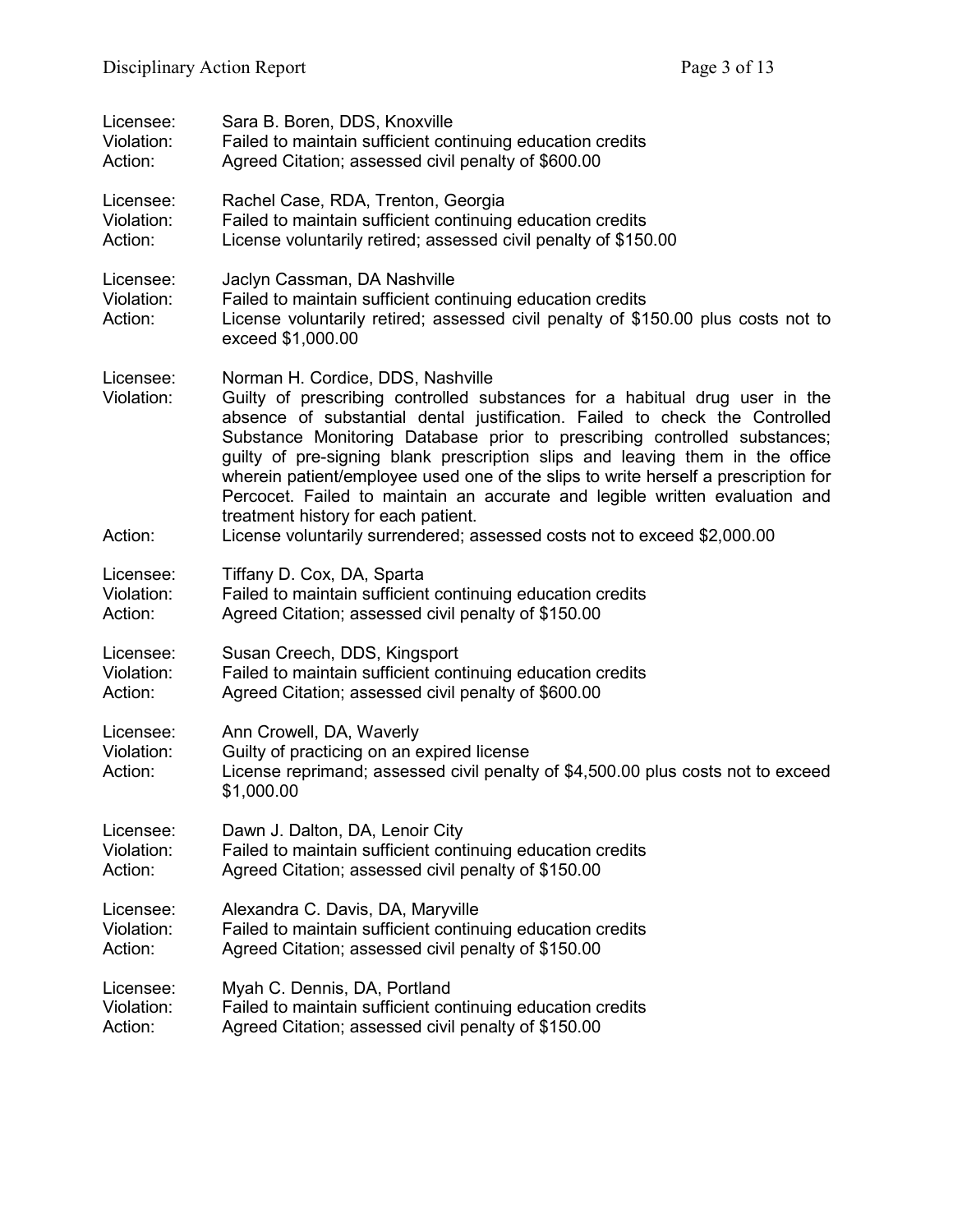| Licensee:<br>Violation:<br>Action: | Katie Deware, DA, Laconia, New Hampshire<br>Failed to maintain sufficient continuing education credits<br>License reprimanded, assessed civil penalty of \$150.00 plus costs not to<br>exceed \$500.00                                                                                                                                                                                                                                                                                                                                                                                                                                                                                                                               |  |
|------------------------------------|--------------------------------------------------------------------------------------------------------------------------------------------------------------------------------------------------------------------------------------------------------------------------------------------------------------------------------------------------------------------------------------------------------------------------------------------------------------------------------------------------------------------------------------------------------------------------------------------------------------------------------------------------------------------------------------------------------------------------------------|--|
| Licensee:<br>Violation:<br>Action: | Joseph Doctora, DDS, Smyrna<br>Reciprocal discipline due to being found guilty of violating the practice act in the<br>state of Alabama: administering parenteral sedation and/or general anesthesia<br>without the required permit; failing to keep an accurate inventory and dispensing<br>records relating to controlled substances; failure to maintain accurate and<br>complete records of the treatment of his patients; failure to maintain controlled<br>substances in an appropriate secure storage site and failure to dispose of a<br>previously punctured single-use vial of propofol.<br>License placed on probation to run concurrent with the July 30, 2018 Alabama<br>Order; assessed costs not to exceed \$2,000.00 |  |
| Licensee:                          | Michael E. Edenfield, DDS, Virginia Beach, Virginia                                                                                                                                                                                                                                                                                                                                                                                                                                                                                                                                                                                                                                                                                  |  |
| Violation:                         | Failed to maintain sufficient continuing education credits                                                                                                                                                                                                                                                                                                                                                                                                                                                                                                                                                                                                                                                                           |  |
| Action:                            | Agreed Citation; assessed civil penalty of \$600.00                                                                                                                                                                                                                                                                                                                                                                                                                                                                                                                                                                                                                                                                                  |  |
| Licensee:                          | Douglas R. Edwards, DDS, Cartersville                                                                                                                                                                                                                                                                                                                                                                                                                                                                                                                                                                                                                                                                                                |  |
| Violation:                         | Failed to maintain sufficient continuing education credits                                                                                                                                                                                                                                                                                                                                                                                                                                                                                                                                                                                                                                                                           |  |
| Action:                            | Agreed Citation; assessed civil penalty of \$600.00                                                                                                                                                                                                                                                                                                                                                                                                                                                                                                                                                                                                                                                                                  |  |
| Licensee:<br>Violation:<br>Action: | Mark Evans, DDS, Maryville<br>Guilty of allowing a dental assistant to performing all duties on an expired<br>license<br>License reprimanded; assessed with civil penalty of \$1,600.00 plus costs not to<br>exceed \$1,000.00                                                                                                                                                                                                                                                                                                                                                                                                                                                                                                       |  |
| Licensee:                          | Jamie M. Ezell, DA, Gallatin                                                                                                                                                                                                                                                                                                                                                                                                                                                                                                                                                                                                                                                                                                         |  |
| Violation:                         | Failed to maintain sufficient continuing education credits                                                                                                                                                                                                                                                                                                                                                                                                                                                                                                                                                                                                                                                                           |  |
| Action:                            | Agreed Citation; assessed civil penalty of \$150.00                                                                                                                                                                                                                                                                                                                                                                                                                                                                                                                                                                                                                                                                                  |  |
| Licensee:<br>Violation:<br>Action: | Katelyn Ferguson, RDA<br>Failed to properly maintain sufficient continuing education credits<br>License reprimanded; assessed civil penalty of \$150.00 plus costs not to<br>exceed \$1,000.00                                                                                                                                                                                                                                                                                                                                                                                                                                                                                                                                       |  |
| Licensee:                          | Bayan Ferdowsi, DDS, Mount Juliet                                                                                                                                                                                                                                                                                                                                                                                                                                                                                                                                                                                                                                                                                                    |  |
| Violation:                         | Failed to maintain sufficient continuing education credits                                                                                                                                                                                                                                                                                                                                                                                                                                                                                                                                                                                                                                                                           |  |
| Action:                            | Agreed Citation; assessed civil penalty of \$600.00                                                                                                                                                                                                                                                                                                                                                                                                                                                                                                                                                                                                                                                                                  |  |
| Licensee:                          | Joanne F. Fischer, RDH, Collierville                                                                                                                                                                                                                                                                                                                                                                                                                                                                                                                                                                                                                                                                                                 |  |
| Violation:                         | Failed to maintain sufficient continuing education credits                                                                                                                                                                                                                                                                                                                                                                                                                                                                                                                                                                                                                                                                           |  |
| Action:                            | Agreed Citation; assessed civil penalty of \$300.00                                                                                                                                                                                                                                                                                                                                                                                                                                                                                                                                                                                                                                                                                  |  |
| Licensee:                          | Chad L. Follis, DDS, Franklin                                                                                                                                                                                                                                                                                                                                                                                                                                                                                                                                                                                                                                                                                                        |  |
| Violation:                         | Failed to maintain sufficient continuing education credits                                                                                                                                                                                                                                                                                                                                                                                                                                                                                                                                                                                                                                                                           |  |
| Action:                            | Agreed Citation; assessed civil penalty of \$600.00                                                                                                                                                                                                                                                                                                                                                                                                                                                                                                                                                                                                                                                                                  |  |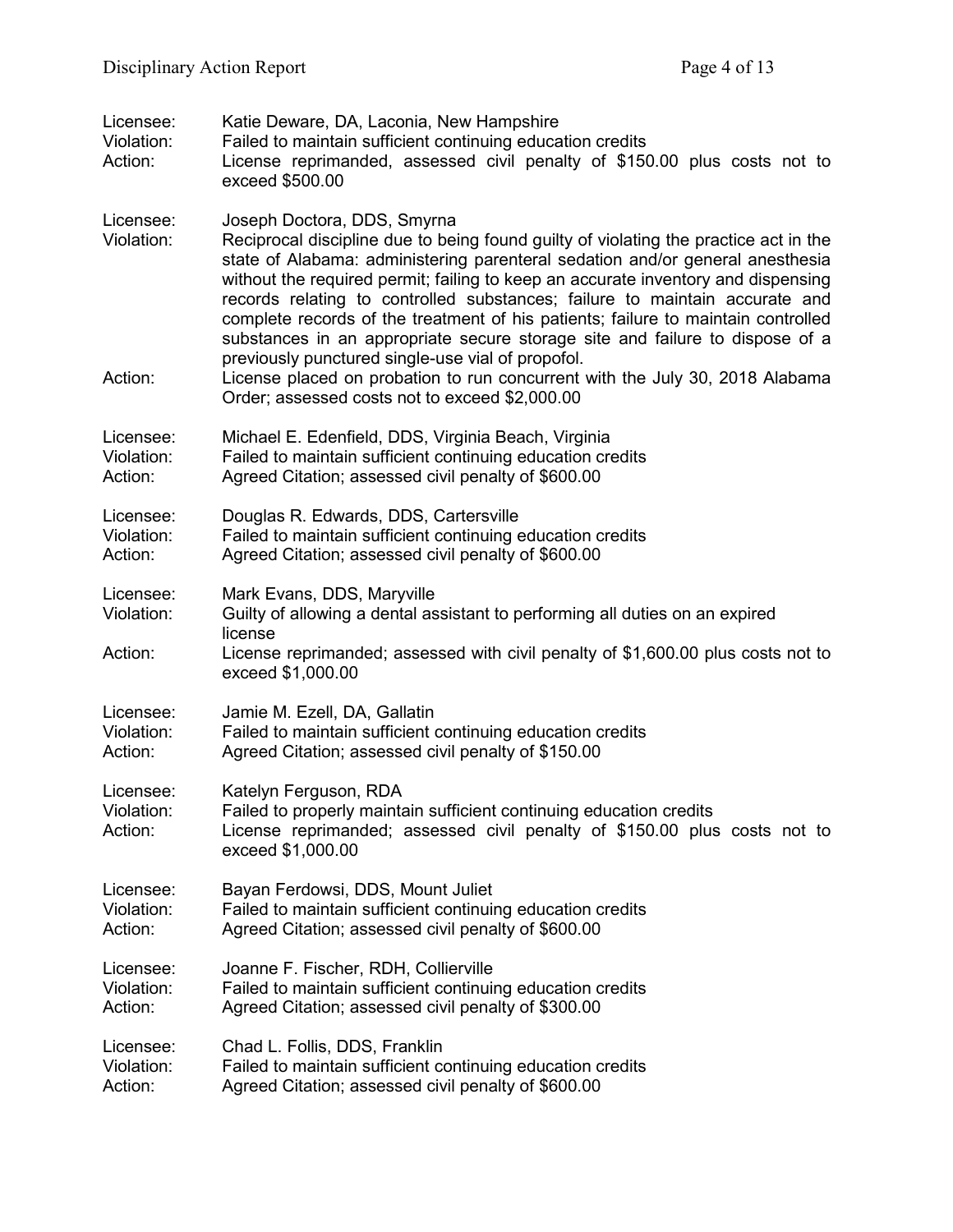| Licensee:                          | Robert T. Gililland, DDS, Oxford, Mississippi                                                                                                                                                                                                                                                           |  |
|------------------------------------|---------------------------------------------------------------------------------------------------------------------------------------------------------------------------------------------------------------------------------------------------------------------------------------------------------|--|
| Violation:                         | Failed to maintain sufficient continuing education credits                                                                                                                                                                                                                                              |  |
| Action:                            | Agreed Citation; assessed civil penalty of \$600.00                                                                                                                                                                                                                                                     |  |
| Licensee:                          | Rachael G. Goins, DA, Knoxville                                                                                                                                                                                                                                                                         |  |
| Violation:                         | Failed to maintain sufficient continuing education credits                                                                                                                                                                                                                                              |  |
| Action:                            | Agreed Citation; assessed civil penalty of \$150.00                                                                                                                                                                                                                                                     |  |
| Licensee:<br>Violation:<br>Action: | Alexander Goodman, DDS, Columbia<br>Guilty of conducting the practice of dentistry so as to permit directly or indirectly<br>an unlicensed person to perform services as a dental hygienist<br>License reprimanded; assessed civil penalty of \$900.00 plus costs not to<br>exceed \$1,000.00           |  |
| Licensee:                          | Chasity R. Hamilton, DA, Gallatin                                                                                                                                                                                                                                                                       |  |
| Violation:                         | Failed to maintain sufficient continuing education credits                                                                                                                                                                                                                                              |  |
| Action:                            | Agreed Citation; assessed civil penalty of \$150.00                                                                                                                                                                                                                                                     |  |
| Licensee:                          | Jennika C. Henderson, DA, Burns                                                                                                                                                                                                                                                                         |  |
| Violation:                         | Failed to maintain sufficient continuing education credits                                                                                                                                                                                                                                              |  |
| Action:                            | Agreed Citation; assessed civil penalty of \$150.00                                                                                                                                                                                                                                                     |  |
| Licensee:<br>Violation:<br>Action: | David Hippensteel, DDS, Dickson<br>Guilty of conducting the practice of dentistry so as to permit directly or indirectly<br>an unlicensed person to perform services or work as a dental assistant.<br>License reprimanded; assessed civil penalty of \$1,500.00 plus costs not to<br>exceed \$1,000.00 |  |
| Licensee:                          | Cassie A. Huettel, RDH, Sweetwater                                                                                                                                                                                                                                                                      |  |
| Violation:                         | Failed to maintain sufficient continuing education credits                                                                                                                                                                                                                                              |  |
| Action:                            | Agreed Citation; assessed civil penalty of \$300.00                                                                                                                                                                                                                                                     |  |
| Licensee:<br>Violation:<br>Action: | Charles Hughes, Jr., DDS, Jackson<br>Guilty of conducting the practice of dentistry so as to permit directly or indirectly<br>an unlicensed person to perform services or work as a dental assistant.<br>License reprimanded; assessed civil penalty of \$600.00 plus costs not to<br>exceed \$1,000.00 |  |
| Licensee:<br>Violation:<br>Action: | Tammy Ing, RDH, Dyersburg<br>Guilty of performing all duties of a dental hygienist on an expired license.<br>License reprimanded; assessed civil penalty of \$7,800.00 plus costs not to<br>exceed \$1,000.00                                                                                           |  |
| Licensee:                          | Marty R. Irby, DDS, Lexington                                                                                                                                                                                                                                                                           |  |
| Violation:                         | Failed to maintain sufficient continuing education credits                                                                                                                                                                                                                                              |  |
| Action:                            | Agreed Citation; assessed civil penalty of \$600.00                                                                                                                                                                                                                                                     |  |
| Licensee:<br>Violation:<br>Action: | Delnisha Jennings, RDA, Dyersburg<br>Failed to properly maintain sufficient continuing education credits<br>License reprimanded; assessed civil penalty of \$150.00 plus costs not to<br>exceed \$1,000.00                                                                                              |  |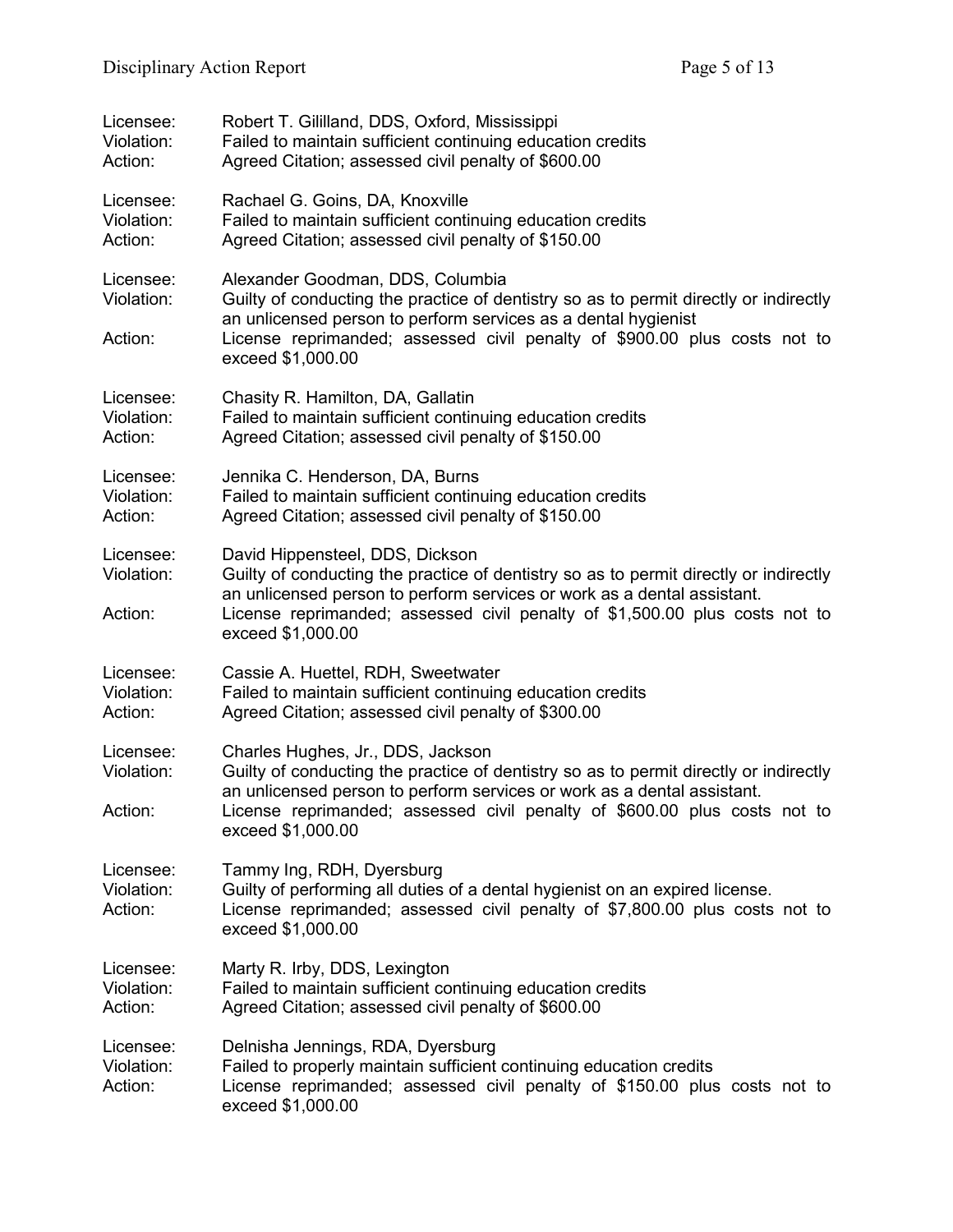| Licensee:                          | Stacy L. Johnson, DA, Knoxville                                                                                                                                                                                                                                                                                                                                                                                                                                                                                                                                                                                                                                                                               |  |
|------------------------------------|---------------------------------------------------------------------------------------------------------------------------------------------------------------------------------------------------------------------------------------------------------------------------------------------------------------------------------------------------------------------------------------------------------------------------------------------------------------------------------------------------------------------------------------------------------------------------------------------------------------------------------------------------------------------------------------------------------------|--|
| Violation:                         | Failed to maintain sufficient continuing education credits                                                                                                                                                                                                                                                                                                                                                                                                                                                                                                                                                                                                                                                    |  |
| Action:                            | Agreed Citation; assessed civil penalty of \$150.00                                                                                                                                                                                                                                                                                                                                                                                                                                                                                                                                                                                                                                                           |  |
| Licensee:<br>Violation:            | Karen R. Jones RDA, Southaven, Mississippi<br>Failed to maintain sufficient continuing education credits as well as CPR<br>certification                                                                                                                                                                                                                                                                                                                                                                                                                                                                                                                                                                      |  |
| Action:                            | License reprimanded; assessed costs not to exceed \$500.00                                                                                                                                                                                                                                                                                                                                                                                                                                                                                                                                                                                                                                                    |  |
| Licensee:<br>Violation:<br>Action: | Sharrika Kendall, RDA, Memphis<br>Failed to maintain sufficient continuing education credits<br>License reprimanded; assessed civil penalty of \$150.00 plus costs not to<br>exceed \$1,000.00                                                                                                                                                                                                                                                                                                                                                                                                                                                                                                                |  |
| Licensee:                          | Dewitt H. King, DDS, Memphis                                                                                                                                                                                                                                                                                                                                                                                                                                                                                                                                                                                                                                                                                  |  |
| Violation:                         | Failed to maintain sufficient continuing education credits                                                                                                                                                                                                                                                                                                                                                                                                                                                                                                                                                                                                                                                    |  |
| Action:                            | Agreed Citation; assessed civil penalty of \$600.00                                                                                                                                                                                                                                                                                                                                                                                                                                                                                                                                                                                                                                                           |  |
| Licensee:                          | Naomi L. Koh DDS, Chattanooga                                                                                                                                                                                                                                                                                                                                                                                                                                                                                                                                                                                                                                                                                 |  |
| Violation:                         | Failed to maintain sufficient continuing education credits                                                                                                                                                                                                                                                                                                                                                                                                                                                                                                                                                                                                                                                    |  |
| Action:                            | Agreed Citation; assessed civil penalty of \$600.00                                                                                                                                                                                                                                                                                                                                                                                                                                                                                                                                                                                                                                                           |  |
| Licensee:                          | Bobby L. Larry, DDS, Nashville                                                                                                                                                                                                                                                                                                                                                                                                                                                                                                                                                                                                                                                                                |  |
| Violation:                         | Failed to maintain sufficient continuing education credits                                                                                                                                                                                                                                                                                                                                                                                                                                                                                                                                                                                                                                                    |  |
| Action:                            | Agreed Citation; assessed civil penalty of \$600.00                                                                                                                                                                                                                                                                                                                                                                                                                                                                                                                                                                                                                                                           |  |
| Licensee:                          | Kimberly D. Lee, DA Clinton                                                                                                                                                                                                                                                                                                                                                                                                                                                                                                                                                                                                                                                                                   |  |
| Violation:                         | Failed to maintain sufficient continuing education credits                                                                                                                                                                                                                                                                                                                                                                                                                                                                                                                                                                                                                                                    |  |
| Action:                            | Agreed Citation; assessed civil penalty of \$150.00                                                                                                                                                                                                                                                                                                                                                                                                                                                                                                                                                                                                                                                           |  |
| Licensee:                          | Jaime N. Lokey, DA, Memphis                                                                                                                                                                                                                                                                                                                                                                                                                                                                                                                                                                                                                                                                                   |  |
| Violation:                         | Failed to maintain sufficient continuing education credits                                                                                                                                                                                                                                                                                                                                                                                                                                                                                                                                                                                                                                                    |  |
| Action:                            | Agreed Citation; assessed civil penalty of \$150.00                                                                                                                                                                                                                                                                                                                                                                                                                                                                                                                                                                                                                                                           |  |
| Licensee:                          | Latesha M. Love, DA, Memphis                                                                                                                                                                                                                                                                                                                                                                                                                                                                                                                                                                                                                                                                                  |  |
| Violation:                         | Failed to maintain sufficient continuing education credits                                                                                                                                                                                                                                                                                                                                                                                                                                                                                                                                                                                                                                                    |  |
| Action:                            | Agreed Citation; assessed civil penalty of \$150.00                                                                                                                                                                                                                                                                                                                                                                                                                                                                                                                                                                                                                                                           |  |
| Licensee:<br>Violation:            | Ronald Lubovich, DDS, Nashville<br>Failed to include a concise description for dental services performed, failed to<br>include concise medical history and justification for controlled substances<br>prescribed. Guilty of illegible and poor documentation of dental records. Failed<br>to perform Controlled Substance Monitoring Database check prior to prescribing<br>substances. Guilty of self-prescribing controlled substances;<br>controlled<br>removing controlled substances from their original bottles making expiration<br>dates unknown; keeping Haldol, an antipsychotic drug in the office with no given<br>explanation; engaging in the practice of dentistry when mentally or physically |  |
| Action:                            | unable to safely do so.<br>License voluntarily surrendered (6 months from date of Order); shall only                                                                                                                                                                                                                                                                                                                                                                                                                                                                                                                                                                                                          |  |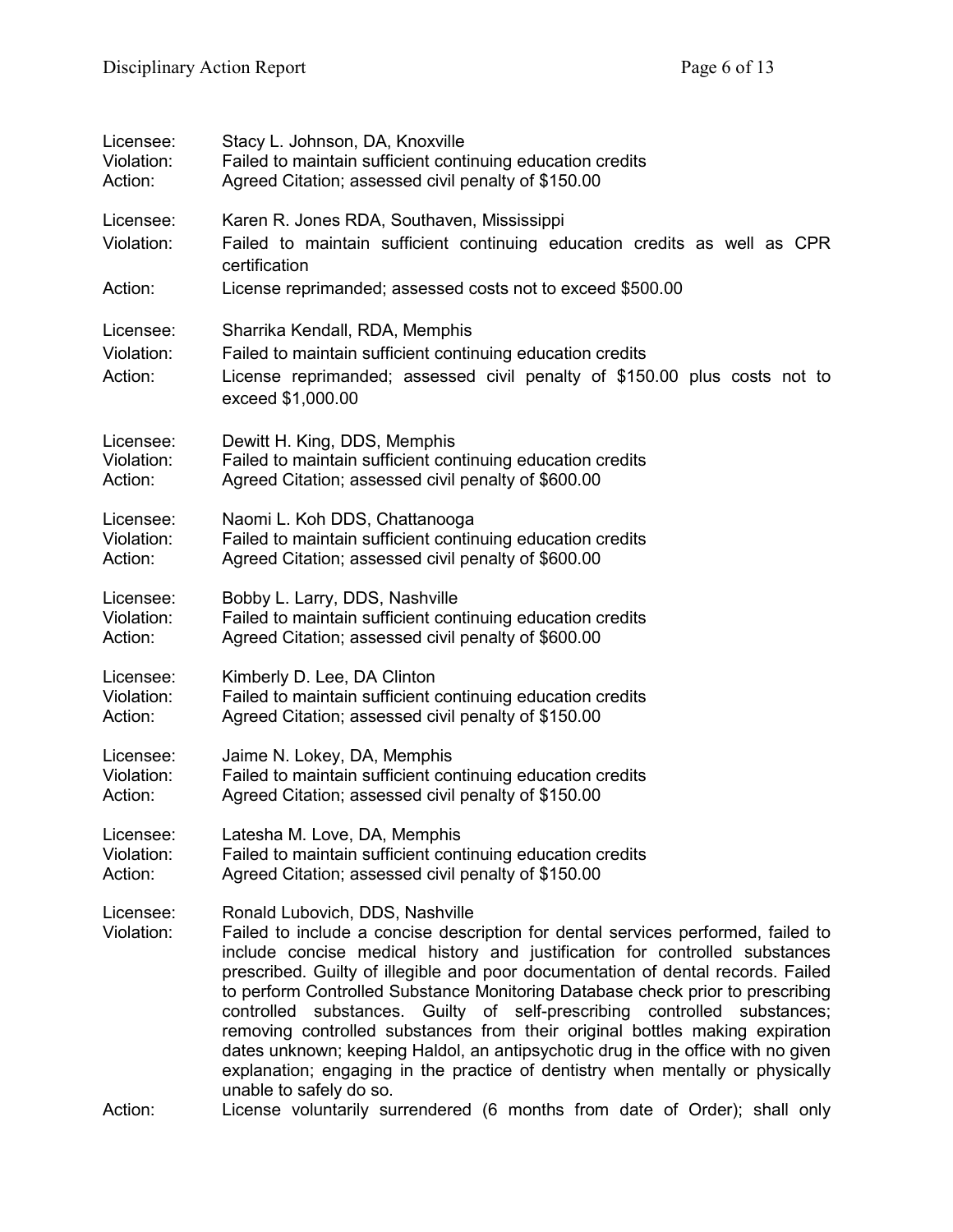|                                    | perform administrative procedures necessary for those 6 months in order to<br>transition out of his practice by December 2018; assessed costs not to exceed<br>\$1,000.00                                               |  |  |
|------------------------------------|-------------------------------------------------------------------------------------------------------------------------------------------------------------------------------------------------------------------------|--|--|
| Licensee:                          | Leslie D. Malkowski, DA, Waverly                                                                                                                                                                                        |  |  |
| Violation:                         | Failed to maintain sufficient continuing education credits                                                                                                                                                              |  |  |
| Action:                            | Agreed Citation; assessed civil penalty of \$150.00                                                                                                                                                                     |  |  |
| Licensee:<br>Violation:<br>Action: | Elizabeth McClellan, RDH, Smithville<br>Guilty of performing all duties of a dental hygienist on an expired license<br>License reprimanded; assessed civil penalty of \$3,000.00 plus costs not to<br>exceed \$1,000.00 |  |  |
| Licensee:                          | Brooke E. McCorvey, RDH, Nolensville                                                                                                                                                                                    |  |  |
| Violation:                         | Failed to maintain sufficient continuing education credits                                                                                                                                                              |  |  |
| Action:                            | Agreed Citation; assessed civil penalty of \$300.00                                                                                                                                                                     |  |  |
| Licensee:                          | Sharayah F. McKellar, DA, Thompsons Station                                                                                                                                                                             |  |  |
| Violation:                         | Failed to maintain sufficient continuing education credits                                                                                                                                                              |  |  |
| Action:                            | Agreed Citation; assessed civil penalty of \$150.00                                                                                                                                                                     |  |  |
| Licensee:                          | Kimberly Newby Meadors, DA, Ringgold, Georgia                                                                                                                                                                           |  |  |
| Violation:                         | Failed to maintain sufficient continuing education credits                                                                                                                                                              |  |  |
| Action:                            | Agreed Citation; assessed civil penalty of \$150.00                                                                                                                                                                     |  |  |
| Licensee:                          | Brittany J. Moore, DA, Memphis                                                                                                                                                                                          |  |  |
| Violation:                         | Failed to maintain sufficient continuing education credits                                                                                                                                                              |  |  |
| Action:                            | Agreed Citation; assessed civil penalty of \$150.00                                                                                                                                                                     |  |  |
| Licensee:<br>Violation:<br>Action: | Miles Moore, DDS, Memphis<br>Failed to properly maintain ACLS certification<br>License reprimanded; assessed civil penalty of \$400.00 plus costs not to<br>exceed \$500.00                                             |  |  |
| Licensee:                          | Brandy L. Mullins, DA, Murfreesboro                                                                                                                                                                                     |  |  |
| Violation:                         | Failed to maintain sufficient continuing education credits                                                                                                                                                              |  |  |
| Action:                            | Agreed Citation; assessed civil penalty of \$150.00                                                                                                                                                                     |  |  |
| Licensee:                          | Dorothy L. Murphy, DA, Franklin                                                                                                                                                                                         |  |  |
| Violation:                         | Failed to maintain sufficient continuing education credits                                                                                                                                                              |  |  |
| Action:                            | Agreed Citation; assessed civil penalty of \$150.00                                                                                                                                                                     |  |  |
| Licensee:                          | Daniel B. Newton, DDS, Oakridge                                                                                                                                                                                         |  |  |
| Violation:                         | Failed to maintain sufficient continuing education credits                                                                                                                                                              |  |  |
| Action:                            | Agreed Citation; assessed civil penalty of \$600.00                                                                                                                                                                     |  |  |
| Licensee:                          | Arpit Patel, DDS, Nashville                                                                                                                                                                                             |  |  |
| Violation:                         | Failed to maintain sufficient continuing education credits                                                                                                                                                              |  |  |
| Action:                            | Agreed Citation; assessed civil penalty of \$600.00                                                                                                                                                                     |  |  |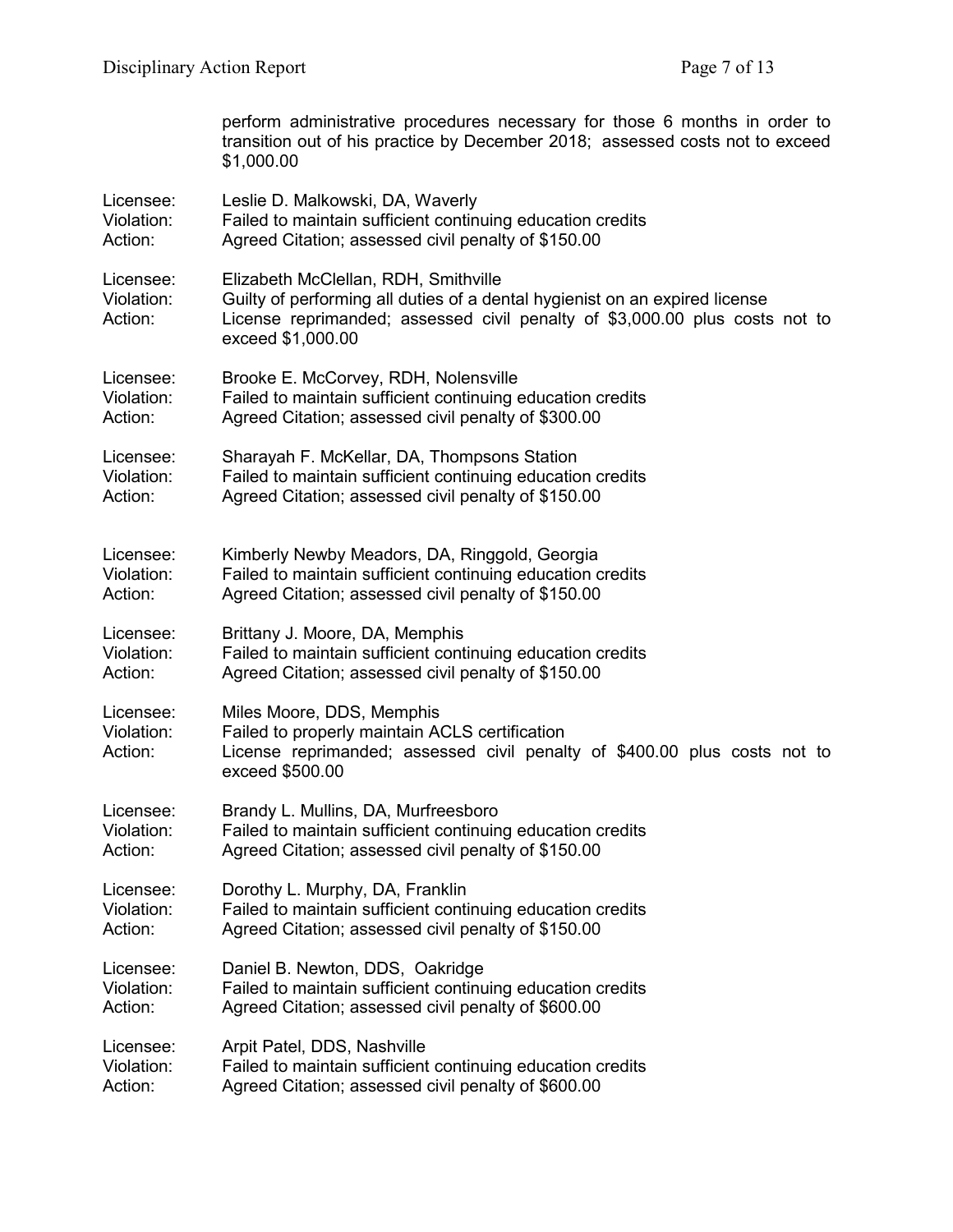| Licensee:                          | Jill Patterson, DA, Dyersburg                                                                                                                                                                                                                             |
|------------------------------------|-----------------------------------------------------------------------------------------------------------------------------------------------------------------------------------------------------------------------------------------------------------|
| Violation:                         | Failed to maintain sufficient continuing education credits                                                                                                                                                                                                |
| Action:                            | License voluntarily retired; assessed costs not to exceed \$500.00                                                                                                                                                                                        |
| Licensee:<br>Violation:<br>Action: | Lorrie Primm, RDH, Columbia<br>Guilty of practicing as a dental hygienist on an expired license<br>License reprimanded; assessed civil penalty of \$2,700.00 plus costs not to<br>exceed \$1,000.00                                                       |
| Licensee:                          | Kelli Reese, RDA, Trenton, Georgia                                                                                                                                                                                                                        |
| Violation:                         | Failed to maintain sufficient continuing education credits                                                                                                                                                                                                |
| Action:                            | License voluntarily surrendered                                                                                                                                                                                                                           |
| Licensee:<br>Violation:<br>Action: | Chasety Replogle, RDA, Medon<br>Guilty of practicing as a dental assistant on an expired license<br>License reprimanded; assessed civil penalty of \$1,800.00 plus costs not to<br>exceed \$1,000.00                                                      |
| Licensee:                          | Mary Beth Robinette, RDH, Asheville                                                                                                                                                                                                                       |
| Violation:                         | Failed to maintain sufficient continuing education credits                                                                                                                                                                                                |
| Action:                            | Agreed Citation; assessed civil penalty of \$300.00                                                                                                                                                                                                       |
| Licensee:                          | D'Lettar Robinson, RDA, Memphis                                                                                                                                                                                                                           |
| Violation:                         | Failed to maintain sufficient continuing education credits                                                                                                                                                                                                |
| Action:                            | License reprimanded; assessed costs not to exceed \$1,000.00                                                                                                                                                                                              |
| Licensee:<br>Violation:<br>Action: | Barry Rolin, DMD, Goodlettsville<br>Guilty of conducting the practice of dentistry so as to permit an unlicensed<br>person to perform services or work.<br>License reprimanded; assessed civil penalty of \$700.00 plus costs not to<br>exceed \$1,000.00 |
| Licensee:                          | Adam T. Schaefer, DDS, Brentwood                                                                                                                                                                                                                          |
| Violation:                         | Failed to maintain sufficient continuing education credits                                                                                                                                                                                                |
| Action:                            | Agreed Citation; assessed civil penalty of \$600.00                                                                                                                                                                                                       |
| Licensee:                          | Angela V. Schmidt, DA, Cumberland City                                                                                                                                                                                                                    |
| Violation:                         | Failed to maintain sufficient continuing education credits                                                                                                                                                                                                |
| Action:                            | Agreed Citation; assessed civil penalty of \$150.00                                                                                                                                                                                                       |
| Licensee:                          | Jessica D. Seay, DA, Adams                                                                                                                                                                                                                                |
| Violation:                         | Failed to maintain sufficient continuing education credits                                                                                                                                                                                                |
| Action:                            | Agreed Citation; assessed civil penalty of \$150.00                                                                                                                                                                                                       |
| Licensee:<br>Violation:<br>Action: | Scott J. Self, DDS, Dyersburg<br>Guilty of conducting the practice of dentistry so as to permit an unlicensed<br>person to perform services or work.<br>License reprimanded; assessed civil penalty of \$2,600.00 plus costs not to<br>exceed \$1,000.00  |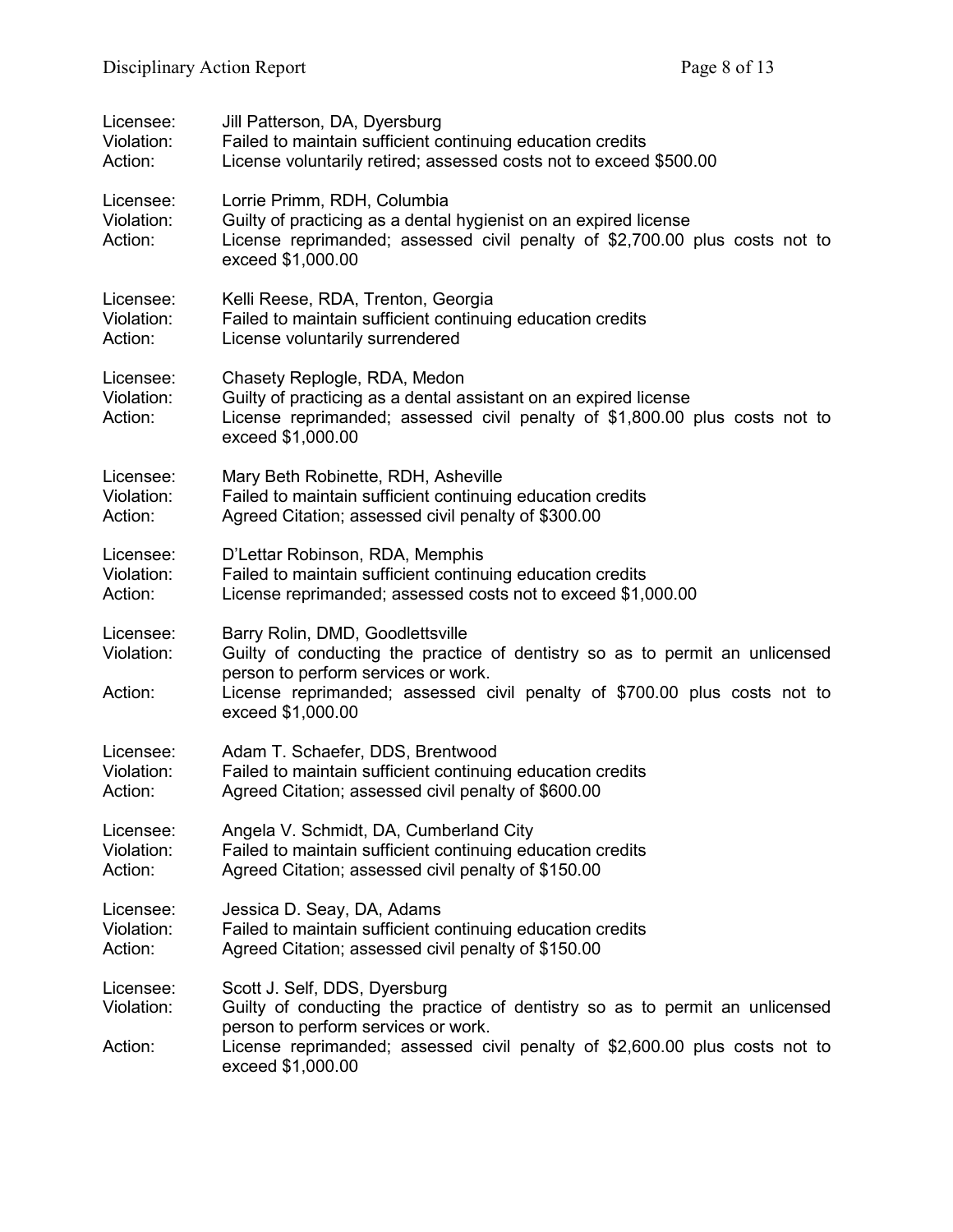| Licensee:               | Terri A. Shumate, DA, Knoxville                                                                                                                                                                                                                                                             |
|-------------------------|---------------------------------------------------------------------------------------------------------------------------------------------------------------------------------------------------------------------------------------------------------------------------------------------|
| Violation:              | Failed to maintain sufficient continuing education credits                                                                                                                                                                                                                                  |
| Action:                 | Agreed Citation; assessed civil penalty of \$150.00                                                                                                                                                                                                                                         |
| Licensee:               | Tamesha L. Smith, DA, Murfreesboro                                                                                                                                                                                                                                                          |
| Violation:              | Failed to maintain sufficient continuing education credits                                                                                                                                                                                                                                  |
| Action:                 | Agreed Citation; assessed civil penalty of \$150.00                                                                                                                                                                                                                                         |
| Licensee:               | Noelle C. Stanford, DA, Smyrna                                                                                                                                                                                                                                                              |
| Violation:              | Failed to maintain sufficient continuing education credits                                                                                                                                                                                                                                  |
| Action:                 | Agreed Citation; assessed civil penalty of \$150.00                                                                                                                                                                                                                                         |
| Licensee:               | Alan C. Stein, DDS, Nashville                                                                                                                                                                                                                                                               |
| Violation:              | Failed to maintain sufficient continuing education credits                                                                                                                                                                                                                                  |
| Action:                 | Agreed Citation; assessed civil penalty of \$600.00                                                                                                                                                                                                                                         |
| Licensee:               | Wendi R. Stuhr, DA, Memphis                                                                                                                                                                                                                                                                 |
| Violation:              | Failed to maintain sufficient continuing education credits                                                                                                                                                                                                                                  |
| Action:                 | Agreed Citation; assessed civil penalty of \$150.00                                                                                                                                                                                                                                         |
| Licensee:               | Ami Taylor, DA, Bristol                                                                                                                                                                                                                                                                     |
| Violation:              | Failed to maintain sufficient continuing education credits                                                                                                                                                                                                                                  |
| Action:                 | Agreed Citation; assessed civil penalty of \$150.00                                                                                                                                                                                                                                         |
| Licensee:               | Tracy A. Tester, DA, Bristol                                                                                                                                                                                                                                                                |
| Violation:              | Failed to maintain sufficient continuing education credits                                                                                                                                                                                                                                  |
| Action:                 | Agreed Citation; assessed civil penalty of \$150.00                                                                                                                                                                                                                                         |
| Licensee:               | Pearl L. Thomas, DA, Cookeville                                                                                                                                                                                                                                                             |
| Violation:              | Failed to maintain sufficient continuing education credits                                                                                                                                                                                                                                  |
| Action:                 | Agreed Citation; assessed civil penalty of \$150.00                                                                                                                                                                                                                                         |
| Licensee:               | Takilya T. Thurman, DA, Chattanooga                                                                                                                                                                                                                                                         |
| Violation:              | Failed to maintain sufficient continuing education credits                                                                                                                                                                                                                                  |
| Action:                 | Agreed Citation; assessed civil penalty of \$150.00                                                                                                                                                                                                                                         |
| Licensee:<br>Violation: | Michael R. Tittle, DDS, Erwin<br>Guilty of prescribing controlled substances in amounts or for durations not<br>medically or dentally necessary and pre-signing blank prescription forms or<br>using pre-printed or rubber stamped prescription forms containing the dentist's<br>signature |
| Action:                 | License revoked; assessed civil penalty of \$13,000.00 plus costs not to exceed<br>\$3,000.00                                                                                                                                                                                               |
| Licensee:               | Sean P. Toomey, DDS, Sevierville                                                                                                                                                                                                                                                            |
| Violation:              | Failed to maintain sufficient continuing education credits                                                                                                                                                                                                                                  |
| Action:                 | Agreed Citation; assessed civil penalty of \$600.00                                                                                                                                                                                                                                         |
| Licensee:               | Sheri Townsend, RDA Maryville                                                                                                                                                                                                                                                               |
| Violation:              | Guilty of practicing on an expired license                                                                                                                                                                                                                                                  |
| Action:                 | License reprimanded; assessed civil penalty of \$4,800.00; plus costs not to                                                                                                                                                                                                                |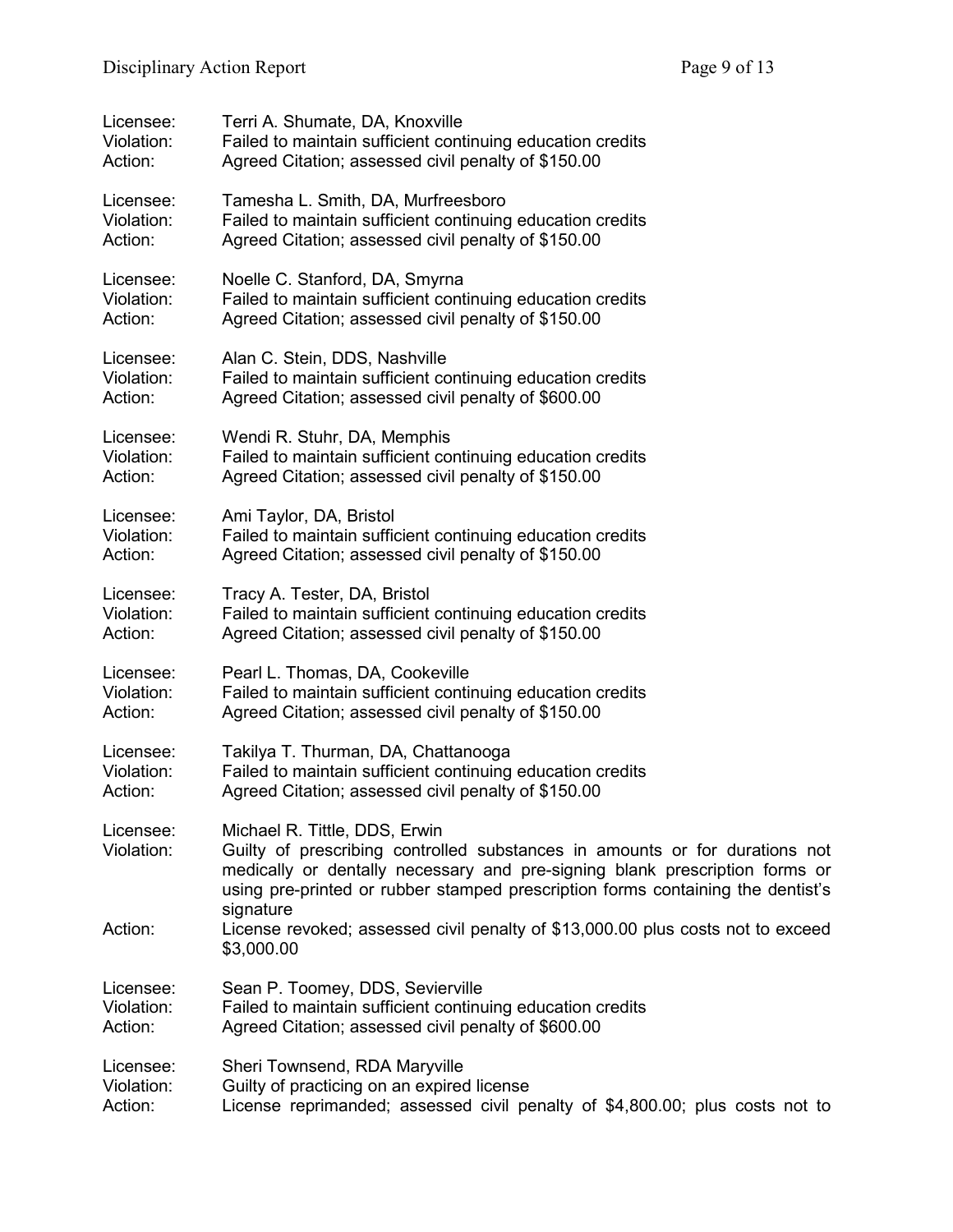exceed \$1,000.00

| Licensee:  | Dina M. Vaughan, DA Mooresville                            |
|------------|------------------------------------------------------------|
| Violation: | Failed to maintain sufficient continuing education credits |
| Action:    | Agreed Citation; assessed civil penalty of \$150.00        |
| Licensee:  | Jessica R. Wiltshire, DA, Blountville                      |
| Violation: | Failed to maintain sufficient continuing education credits |
| Action:    | Agreed Citation; assessed civil penalty of \$150.00        |
| Licensee:  | Katina N. Wright, DA, Cleveland                            |
| Violation: | Failed to maintain sufficient continuing education credits |
| Action:    | Agreed Citation; assessed civil penalty of \$150.00        |

### **BOARD OF OCCUPATIONAL THERAPY**

Licensee: Sarah J. Fowler, OTA, Alcoa Violation: Failed to report an indictment to the Board of Occupational Therapy as required by law. Plead guilty to financial exploitation of an elderly or vulnerable adult. Action: License permanently surrendered; assessed civil penalty of \$500.00 plus costs not to exceed \$1,000.00

## **BOARD FOR LICENSING HEALTH CARE FACILITIES**

Licensee: Carriage Court of Memphis, ACLF, Memphis<br>Violation: Facility cited by Life Safety Surveyors in Apr

- Facility cited by Life Safety Surveyors in April 2018 and again in June 2018 for failure to evacuate residents within the 13 minute evacuation period. An ACLF may not retain a resident who cannot evacuate within thirteen (13) minutes unless the ACLF complies with Chapter 19 of the 2006 edition of the NFPA Life Safety Code, and the Institutional Unrestrained Occupancy of the 2006 edition of the International Building Code.
- Action: Assessed civil penalties of \$1,000.00
- Licensee: Legacy Assisted Living and Memory Care at Lenox Park, ACLF, Memphis
- Violation: In or about March 2018 Department of Health surveyors cited serious deficiencies affecting the health, safety, and welfare of the residents. The Board determined that the conditions in Legacy Assisted Living were or were likely to be, detrimental to the health, safety, or welfare of the residents and suspended the admissions to the facility on June 6, 2018. In or about July 2018 surveyors presented at the facility for a revisit to determine if a plan of corrections had been implemented and to investigate six new complaints. In or about August 2018 surveyors re-cited several of the deficiencies from May 2018 and additional deficient practice. Despite marked improvements at the facility, surveyors felt these deficiencies affected the health, safety, and welfare of the residents and recommended that the facility remain under a Suspension of Admissions. An ACLF shall develop a plan of care for each resident admitted to the ACLF with input and participation from the resident or the resident's legal representative, treating physician, or other licensed healthcare professionals or entity delivering patient services within 5 days of admission. The plan of care shall be reviewed and/or revised as changes in resident needs occurs, but not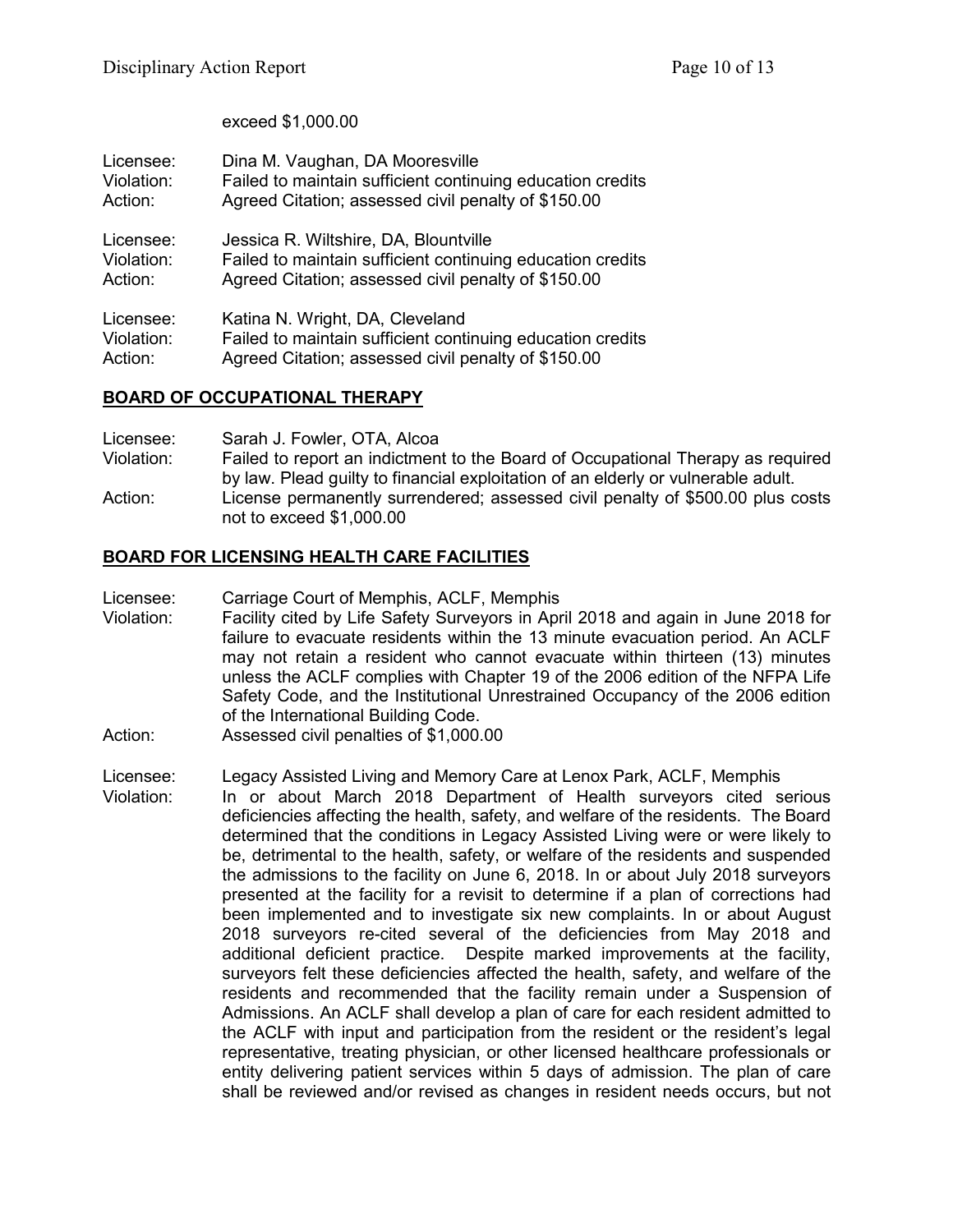less than semi-annually by the above appropriate individuals.

Action: License placed on probation for an additional 4 months, totaling 10 months of probation. Facility to remain under Board assessed suspension of admissions until a Plan of Correction is accepted and all deficiencies corrected; Respondent to appear in front of the board in February 2019 to request probation to be lifted. Assessed civil penalties of \$1,000.00.

Licensee: Manorhouse Assisted Living, ACLF, Knoxville

Violation: Facility failed to provide each resident with personal services of protective care. Action: Assessed civil penalties of \$500.00

Licensee: Prestige Assisted Living of Loudon Corporation, ACLF, Loudon

- Violation: Facility failed to obtain physician certification that the facility was appropriate for hospice care. Facility also failed to address safety needs related to smoking and oxygen use. Facility also failed to formulate and provide plans of care consistent with resident needs. Facility failed to immediately discharge residents who posed an imminent threat to self or others. Facility repeatedly failed to revise plans of care for residents' care. Facility failed to follow the resident admission agreement regarding safe smoking for residents resulting in one of the residents expiring from burns to his body from smoking while wearing oxygen. Facility failed to document medications for discharged resident. Facility also failed to follow the procedure to count narcotics twice a day and failed to investigate when the narcotic count was incorrect. Facility failed to ensure that all drugs and biologicals shall be administered by a licensed professional operating within the scope of the professional license and according to the residents' plan of care. Facility failed to provide each resident with safety when in the ACLF. Facility failed to prohibit any condition on the ACLF site conducive to the harboring or breeding of insects, rodents, or other vermin.
- Action: Facility license placed on probation for 1 year, shall remain under the Commissioner's assessed Suspension of Admissions until deficiencies have been corrected; is assessed a civil penalty of \$10,000.00; plus costs for subsequent revisit surveys if same or different deficiencies are cited after the 3rd revisit survey. Respondent facility to appear before the board quarterly through the year 2019 and submit reports regarding the adherence of the facility to the regulations cited in the June 2018 Statement of Deficiencies.

Licensee: Sycamores Terrace, LLC, ACLF, Nashville

Violation: Facility failed to complete a written assessment of a newly admitted resident within 72 hours. Facility failed to prohibit cooking equipment in sleeping units. Action: Assessed civil penalties of \$1,000.00

Licensee: Unity Medical Center, Manchester

- Violation: Facility failed to pay its first and second quarter hospital assessment fees, pursuant to the Annual Coverage Assessment Act.
- Action: Assessed penalty of \$500 for each day that the installment pay is past due until such installment is paid in full. Immediately submit a Plan of Correction for said deficiencies.